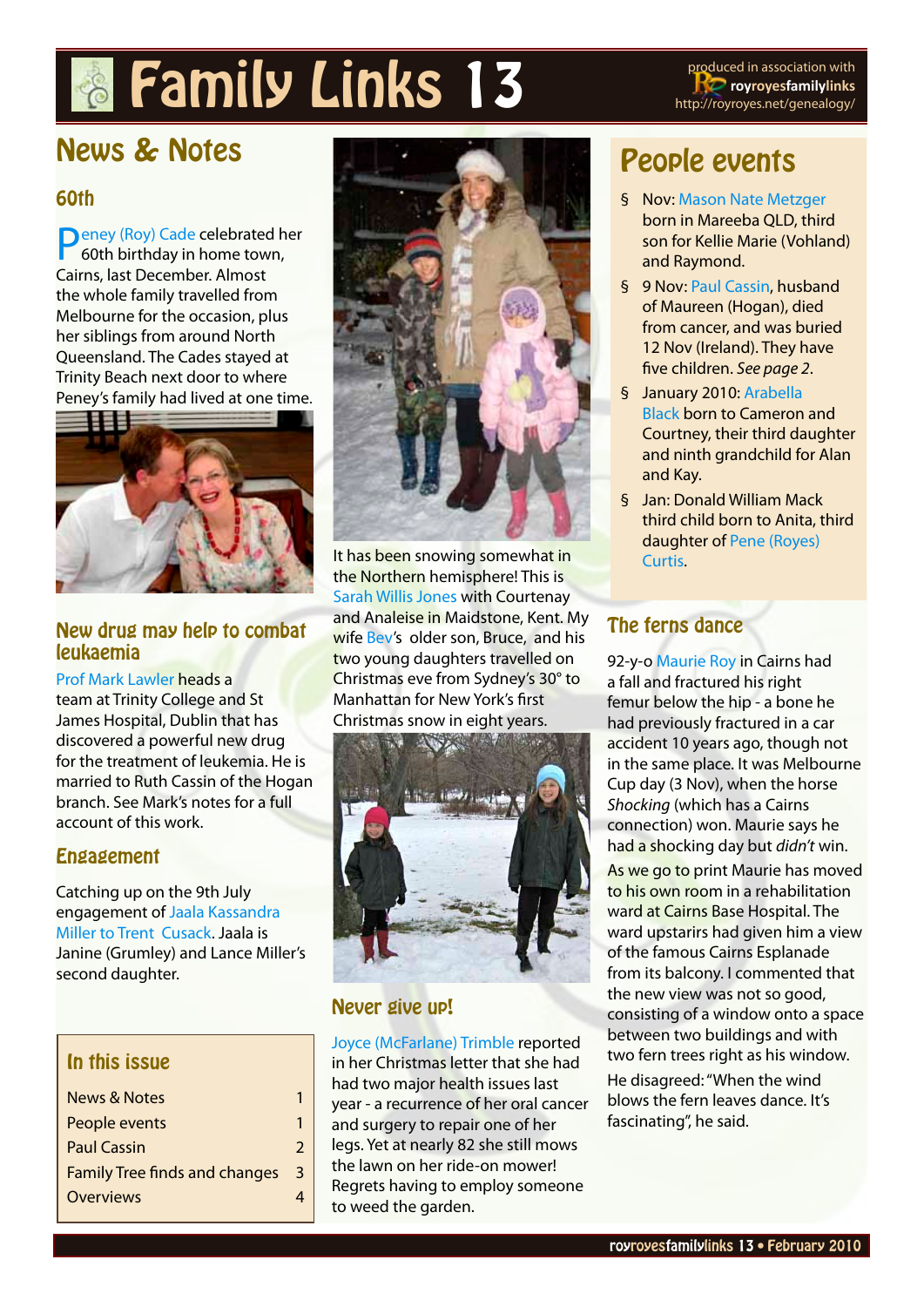### <span id="page-1-0"></span>Paul Cassin

1933-2009 an address given at Paul's funeral 12 Nov 2009 by son Mark



**Paul was one of life's great characters …** Even when I was a young age growing up this was something that became very apparent. Paul had his own unusual habits, like for instance the post. Paul always reckoned that everything that was posted in the letterbox was bad new and he was probably right!

The routine in our house was, as soon as Paul would see that the post had arrived, he would gather it up and put it all up on a high shelf in the kitchen. I think the idea was that once a month he would sit down and go thought it all … but I don't think this ever happened!

**As a child life was full of surprises.** It was not unusual to wake up and find yourself sharing the breakfast table with a homeless person that Paul would have met on his way back from a late night poker session and had invited him home for breakfast. It used to make for some interesting conversation at the breakfast table.

**Good food was a great love of Paul's.** I think he felt it was a way of bringing people together. I know that many of my own friends would have experienced culinary delights like Paul's roast stuffed pork steak on Christmas Eve.

When I was younger, I can remember that when cooking, to keep his hair out of his eyes, Paul would sometimes put a hankie on his head and tie the four corners in a knot. I can remember to my embarrassment as an 11 or 12 year old walking home from school and one of my friends saying…… "there's your Dad in the car at the traffic lights" And looking over seeing my Dad, hankie tied on head, knot in each corner, window open and reciting poetry out loud!

I did what any sensible 12 year old would do and promptly denied that that was my FATHER!

**Fantastic people person**. He had a

vibrancy about him and always got on very well with young people. He always seemed to have a way of reaching out and relating to them. And I know that many of my friends became very friendly with Paul.

**Paul was not a material person**. Clothes, money and those kind of things were unimportant to him, often to my mothers distress. Growing up he would always be happy to give you the last few quid in his pocket to go out and enjoy yourself. What he did care about was … People, Family and Friends. These were the important things to him.

**Loved the craic**. The characters in life and often lamented about where had all the eccentric people gone!

**Paul loved Learning …** History, Philosophy, Anthropology, Archaeology – he found them all fascinating.

**Great conversationalist**. He loved imparting knowledge (sometimes, it was true to say, you couldn't get away from him!) If friends who arrived around didn't know exactly what question to ask to get the conversation going, this was not a problem, Paul was happy to both ask and answer the question!

**Paul could be a difficult man**. And my Mum always had endless patience with him.

**He loved the outdoors**. Paul always loved everything to do with the outdoors and nature and one of my great memories of him on one of those beautiful summers we had about 10 years ago. Paul took to walking out to Tramore every day. He cut an unusual sight with the locals on that road every day, long grey hair, stripped off to the waist wearing nothing but a pair of shorts, bawneen socks and leather shoes! I'm amazed he wasn't arrested.

**He hated ceremony**. In fact he told my Mum not to lay him out in a suit as no one would recongnise him!

**He was a great family man**. He loved his wife, children and grandchildren beyond words.

**Never lost his spirit of adventure**.

When Paul was first diagnosed with prostate cancer about 8 years ago he came to Dublin to get treatment. He stayed with me for some of that time and he used to love when we'd take the scooter out of the garage and the two of us would head off on it to go out for dinner. He probably did look a funny sight, 68 years of age heading off on the back of the scooter through Dublin!

**He had a great sense of humour and he loved a laugh**. And he kept this with him right up to the very end. While he was in hospital Paul got MRSA and he had to be moved to a private room. He had a very big electric bed which took up most of the room. While he was there a visitor arrived and said "Oh Paul, that's pretty cool you're in a private room … not bad!" Paul looked around and said "Yeah not bad for a COFFIN!"

**Paul always had a word of advice for everyone**. When our babysitter Kate, was having a long distance row with her boyfriend over the phone, he advised her to simply hang up the phone and that would teach him a lesson. Paul explained that as soon as he came to his senses he'd call back. … THERE WAS MUCH TEARS WHEN HE DIDN'T CALL BACK. But despite Paul's advice they still managed to make up.

**Ours was always an open house**. When we were growing up, and we'd arrive back with friends after a night on the town, they would often be amazed to find my Dad up in the early hours of the morning, preparing an elaborate meal for the following evening. Good whiskey and conversation were always available for anyone who arrived in the late hours and who could last the pace!

**Sometimes the peoples' champion**. When someone decided to rob our local vegetable shop, they didn't reckon on Paul being in the queue. As the thief leapt back out over the counter, money in hand, Paul lashed out with whatever was in his hand, which unlucky for the thief, happened to be a bag of large cooking apples, BRINGING THE THIEF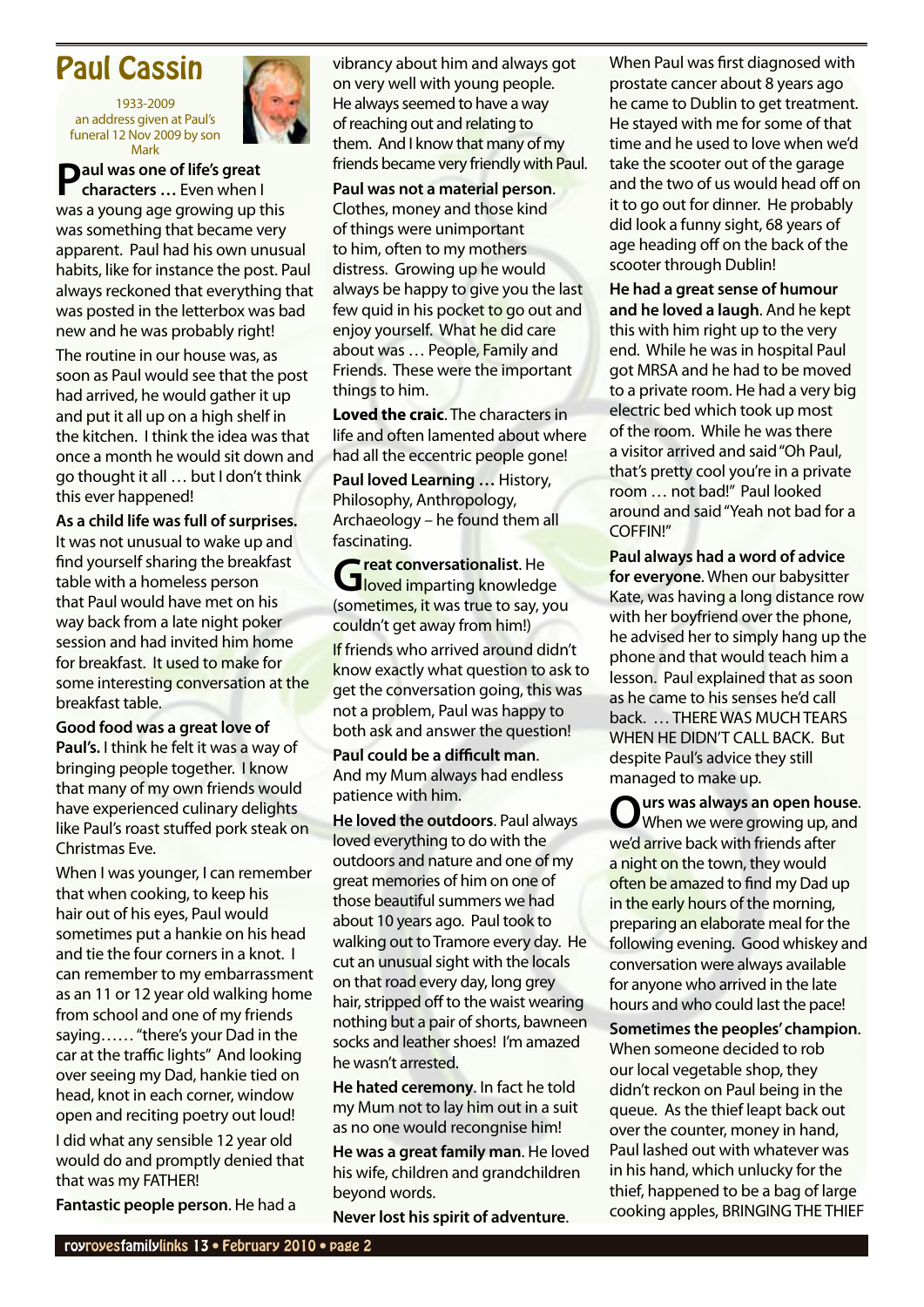# PROMPTLY TO THE FLOOR

**Paul was always willing to go one step further to help**. He worked with the local association for blind people, taking blind people to classes and on excursions. He was always willing to go a little further to help. On one occasion, when one lady broke her stick, Paul insisted that the local hardware store stay open and fix it on the spot for her.

**Paul never paid much attention to how he dressed**. And this sometimes caused confusion. In fact one evening he was cleaning up in our travel agency at the end of the day. He saw a lady at the front door who was crying while she was waiting for the bus. She looked upset and when he asked her what was wrong, she said was upset because it was her friend's birthday and she could not go out to join them as her social welfare money had not come through. Paul gave her €50 (never expecting to see it again).

The lady arrived into the Travel Agency a few days later and handed my Mum €50. Saying "please thank Paul, the cleaner, for loaning me the money!"

**The evening before Paul passed away** … some of my family and I were with him and although he was not conscious, we told him that he would soon be in a better place, with some friends and family who had gone before him. And he'd probably be there having a fine whiskey and a lively discussion with some of the philosophers, characters and eccentrics that he always loved so much.

*Paul died 9 November 2009 He was married to Maureen Hogan*

I am always concerned about privacy on the web site. If you are able to search for and find any living person from our family tree data using a search engine (eg, Google) please let me know immediately!

## <span id="page-2-0"></span>Paul Cassin... continued Family Tree finds and changes

Some major additions and changes in the family tree in the past four months in addition to those reported in People Events on page 1.

My computer program tells me that there are close to 250 people whose entries have changed since the last newsletter. Many of these changes are purely editorial, like correcting spelling and place name conventions or fixing grammar. But others are more significant changes:

*Mordaunt*: Thanks to Mordaunt researcher, Henry Mordaunt, we have (at last!) more information on Sarah Mordaunt's father (Captain [L'Estrange Mordaunt](http://royroyes.net/genealogy/getperson.php?personID=I2988&tree=rr_tree)) and her siblings. Her father's and son's wills are now on our site (along with her own) and I hope to transcribe them at some point - or maybe there is a volunteer out there.

There is a family story among the Royes in North Queensland that "Lady Mordaunt had taken off with a pirate"! This is a most curious story, and since most family stories have some root in fact even if "interpreted" over the years it is worthy of note at this stage. It doesn't fit quite with our current data.

*Gamble* or Jamison? There is a curious reference to the person we know as Agnes Gamble being Agnes Jamison. The reason why this is curious can be found by reading the [Logan history](http://royroyes.net/genealogy/showmedia.php?mediaID=663). This raises questions about the family stories and why Thomas Jamieson Roy was so named.

*Gent: The early Royes were miners* around Crocodile Creek (near Mount Morgan, QLD). In more recent times, Ron Royes married [Jan Johnson](http://royroyes.net/genealogy/pedigree.php?personID=I575&tree=rr_tree), whose grandfather was a Gent . The Gent family were significant citizens of Crocodile Creek. So the Gent connection has been added and we hope to add some documents soon.

*Olive*: George Hougham Royes (1846-1934) married Jane Ley

Olive. An Oliv[e pedigree](http://royroyes.net/genealogy/pedigree.php?personID=I732&tree=rr_tree) of just two generations (at this stage) has been added.

*Bell*: I have had contact with a person writing up all Victoria Cross awards, in respect of [Mark](http://royroyes.net/genealogy/getperson.php?personID=I3480&tree=rr_tree)  [Sever Bell.](http://royroyes.net/genealogy/getperson.php?personID=I3480&tree=rr_tree) At the time of going to print, this promises to add to our knowledge of Mark. He is a son of Emily (Royes) Bell.

*Lumsden*: We have been able to push back the [Lumsden pedigree](http://royroyes.net/genealogy/showmedia.php?mediaID=821) (Green-Lumsden branch) another generation and added more detail.

I have "become friends" with many of you through Facebook. I have created two mailing lists for family tree purposes: Royes-Hougham, and Russell descendants. This enables me to keep each or both lists informed of any developments in the family tree for their branches. Let me know if you are on Facebook and would like to be on one of those lists.

*Robinson-Royes*: There has been some more information about [Eleanor Etta \(not Ettea\) Royes](http://royroyes.net/genealogy/getperson.php?personID=I914&tree=rr_tree) and her two marriages (Robinson and Ainsbury) - including the fact that her first husband had a child by her sister Elizabeth! He died the year the child was born - so maybe ... no, let's not go down that path without evidence!

*Some technical items for web users:*

*Wills and Probate*: We have a number of wills in Documents with their transcriptions in Histories. They have previously linked to the person as a media item but they now link through two new "events" called Will and Probate. This is a more logical place for them and more easily noticed by the viewer. See, for example, [William Hougham](http://royroyes.net/genealogy/getperson.php?personID=I4479&tree=rr_tree) (1752 - 1828).

*Research notes*: I have created a field for Research notes and am gradually transferring speculative comments in "Notes" to "Research Notes".